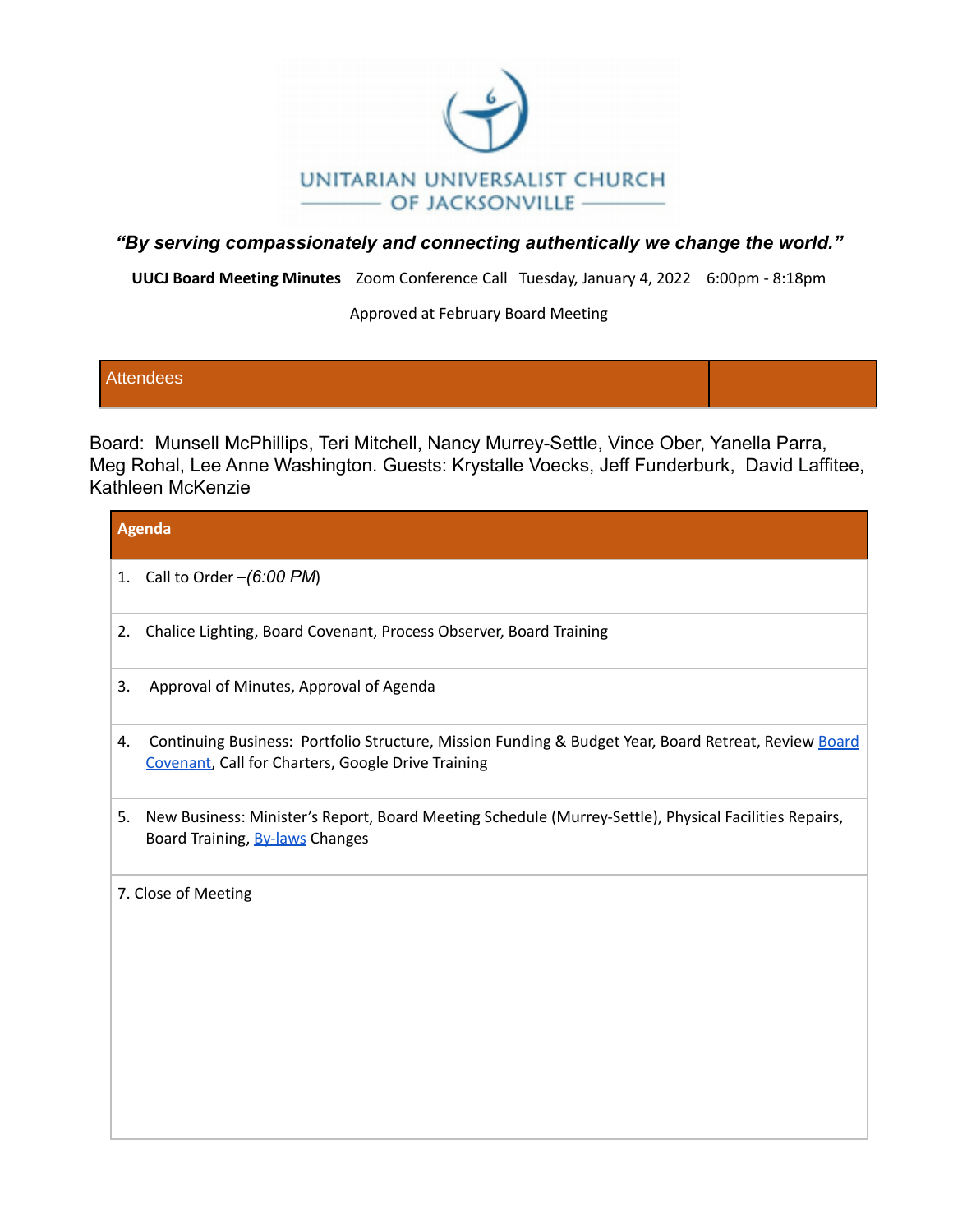

**UUCJ Board Meeting Minutes** Zoom Conference Call Tuesday, January 4, 2022 6:00pm - 8:18pm

Approved at February Board Meeting

#### **Discussions and Observations**

- 1. Portfolio Structure 6:22. Much discussion and working session regarding the various committees that would be under each portfolio as a result of the movement of many committees to the oversight of the Minister as reflected in the December board meeting actions. See decision 4.
- 2. Portfolio Managers. Discussed who would manage each of the newly reconfigured portfolios. See decision 5) Need to recruit leaders for the various committees.
- 3. Board retreat and rising covid cases. In person or Zoom?
- 4. Discussed Board Covenant. Good to read as a reminder at each board meeting.
- 5. With Committee/Teams defined for 2022. Need to approve those Charters. Portfolio leaders can reach out to committee/team leaders. Would like to have the charters updated on Google Drive so that we can track changes and have just one document all are working from.
- 6. Google Drive. Nancy showed the group how to suggest change and/or edit documents in Google drive. Requested that church business be conducted using the gmail server for board position @uucj.org to maintain records of church business. Used the 2022 board schedule and contact list to demonstrate. Asked members to verify contact information in that document and add birthdays.
- 7. Minister's Report. Shared the 2015 Report on conditions of campus. Asked that this be put on the February Board meeting agenda to discuss and prioritize concerns.
- 8. Leadership Training. MFTT is engaged in the extended leadership training some board members took last year. Still looking for good options for new board members Meg and Yanella.
- 9. ByLaw review and changes have been started by the MFTT. Rev. Lee Anne has invited Tessie Bond to contribute and is looking for a board member who would like to contribute. Ober suggested that the process be open and advertised to members at large.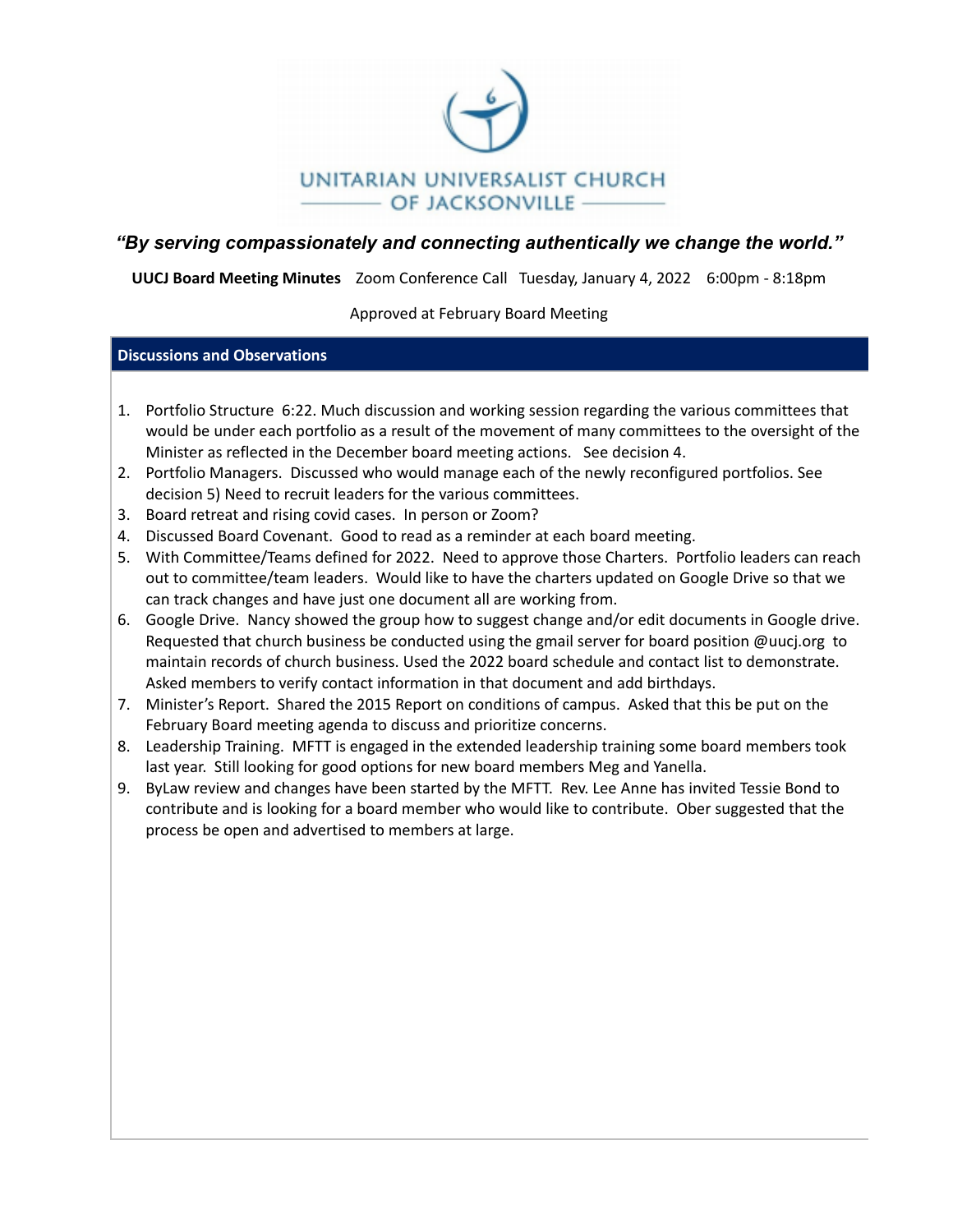

**UUCJ Board Meeting Minutes** Zoom Conference Call Tuesday, January 4, 2022 6:00pm - 8:18pm

Approved at February Board Meeting

| <b>Decisions</b>    |                                                                                                                                                                                                                                                                                                                                                                                                                                                                                                                                                                                                                                                                                                                                                                                                                                                                                                               |
|---------------------|---------------------------------------------------------------------------------------------------------------------------------------------------------------------------------------------------------------------------------------------------------------------------------------------------------------------------------------------------------------------------------------------------------------------------------------------------------------------------------------------------------------------------------------------------------------------------------------------------------------------------------------------------------------------------------------------------------------------------------------------------------------------------------------------------------------------------------------------------------------------------------------------------------------|
|                     |                                                                                                                                                                                                                                                                                                                                                                                                                                                                                                                                                                                                                                                                                                                                                                                                                                                                                                               |
|                     |                                                                                                                                                                                                                                                                                                                                                                                                                                                                                                                                                                                                                                                                                                                                                                                                                                                                                                               |
|                     |                                                                                                                                                                                                                                                                                                                                                                                                                                                                                                                                                                                                                                                                                                                                                                                                                                                                                                               |
|                     |                                                                                                                                                                                                                                                                                                                                                                                                                                                                                                                                                                                                                                                                                                                                                                                                                                                                                                               |
| 1.                  | Amend and approve December meeting minutes. McPHILLIPS/MITCHELL 5-0.                                                                                                                                                                                                                                                                                                                                                                                                                                                                                                                                                                                                                                                                                                                                                                                                                                          |
| 2.                  | Amend and approve January agenda. McPHILLIPS/MITCHELL 5-0.                                                                                                                                                                                                                                                                                                                                                                                                                                                                                                                                                                                                                                                                                                                                                                                                                                                    |
| 3.                  | Consensus that the Capital Campaign which includes the Social Hall Project is a single committee<br>under the Stewardship Portfolio.                                                                                                                                                                                                                                                                                                                                                                                                                                                                                                                                                                                                                                                                                                                                                                          |
| 4.                  | Consensus agreement that the following committees/task forces and responsible portfolios are a<br>good arrangement. INREACH: Congregational Life, Leadership Development Committee, Right<br>Relations, Committee on Ministry (suspended). OUTREACH: Social Justice, iCare, Special<br>Collections, Partner Church. OPERATIONS: Campus Management Team, Fernandina Beach/East<br>Nassau, Green Sanctuary, Keepers of the Church, New Normal. STEWARDSHIP: Finance, Capital<br>Campaign/Project, Mission Funding/Fundraising. MINISTRY PORTFOLIO: Adult Religious Education,<br>Children and Youth RE Team, Caring Network, Denominational Affairs, Hospitality, Membership,<br>Ministerial Formation Transition Team, Music, Tech Team, Worship, Small Group Ministry. All<br>agreed that this was adequately reflected in the following document which will be used to create a<br>new governance flowchart. |
| 5.                  | Consensus agreement the following board members would take responsibility for: STEWARDSHIP:<br>Munsell McPhillips, OPERATIONS: Yanella Parra, INREACH: Meg Rohal. OUTREACH: Meg Rohal.                                                                                                                                                                                                                                                                                                                                                                                                                                                                                                                                                                                                                                                                                                                        |
| 6.                  | Consensus agreement that Board Retreat in person is on hold. Zoom meeting to replace. Time<br>from 9:30-3:30. Possibly break into 4 units.                                                                                                                                                                                                                                                                                                                                                                                                                                                                                                                                                                                                                                                                                                                                                                    |
| 7.                  | Amended and Approved 2022 Board Covenant. (removed section regarding secretarial duties)                                                                                                                                                                                                                                                                                                                                                                                                                                                                                                                                                                                                                                                                                                                                                                                                                      |
| 8.                  | Consensus Agreement to adjourn at 8:22                                                                                                                                                                                                                                                                                                                                                                                                                                                                                                                                                                                                                                                                                                                                                                                                                                                                        |
|                     |                                                                                                                                                                                                                                                                                                                                                                                                                                                                                                                                                                                                                                                                                                                                                                                                                                                                                                               |
|                     |                                                                                                                                                                                                                                                                                                                                                                                                                                                                                                                                                                                                                                                                                                                                                                                                                                                                                                               |
| <b>Action Items</b> |                                                                                                                                                                                                                                                                                                                                                                                                                                                                                                                                                                                                                                                                                                                                                                                                                                                                                                               |
| 1.                  | Vince Ober will combine the Mission Funding and Fundraising Charters to reflect the combination<br>into one team.                                                                                                                                                                                                                                                                                                                                                                                                                                                                                                                                                                                                                                                                                                                                                                                             |
| $2_{-}$             | Create Governance flowchart using this document to replace what is currently on the website.<br>(unassigned)                                                                                                                                                                                                                                                                                                                                                                                                                                                                                                                                                                                                                                                                                                                                                                                                  |
|                     | $2$ . He does the decompany of $D_{n+1}C_1$ for $Q_{n+1}$ and $Q_{n+1}$ are $Q_{n+1}$ $Q_{n+1}$ and $Q_{n+1}$ and $Q_{n+1}$                                                                                                                                                                                                                                                                                                                                                                                                                                                                                                                                                                                                                                                                                                                                                                                   |

- 3. Update the document on **Portfolio [Structure](https://docs.google.com/document/d/1v4yeXI7ufxD_ya23yp2zCfOo9643aPHG/edit?usp=sharing&ouid=108618410980892576551&rtpof=true&sd=true)** to give to Tina for Web. (Nancy)
- 4. Communicate to Tina new portfolio leaders so email addresses can be properly assigned. (Nancy)
- 5. Ober and Washington will discuss how board retreat will be structured for Jan 22.
- 6. Send newly amended board covenant to Tina for web update (Nancy)
- 7. Add your birthday to the contact list in the Board Calendar [Document.](https://docs.google.com/document/d/17sUoQzugPhlCgTg67BfZmgIP1zGrsapC/edit?usp=sharing&ouid=108618410980892576551&rtpof=true&sd=true) (ALL)